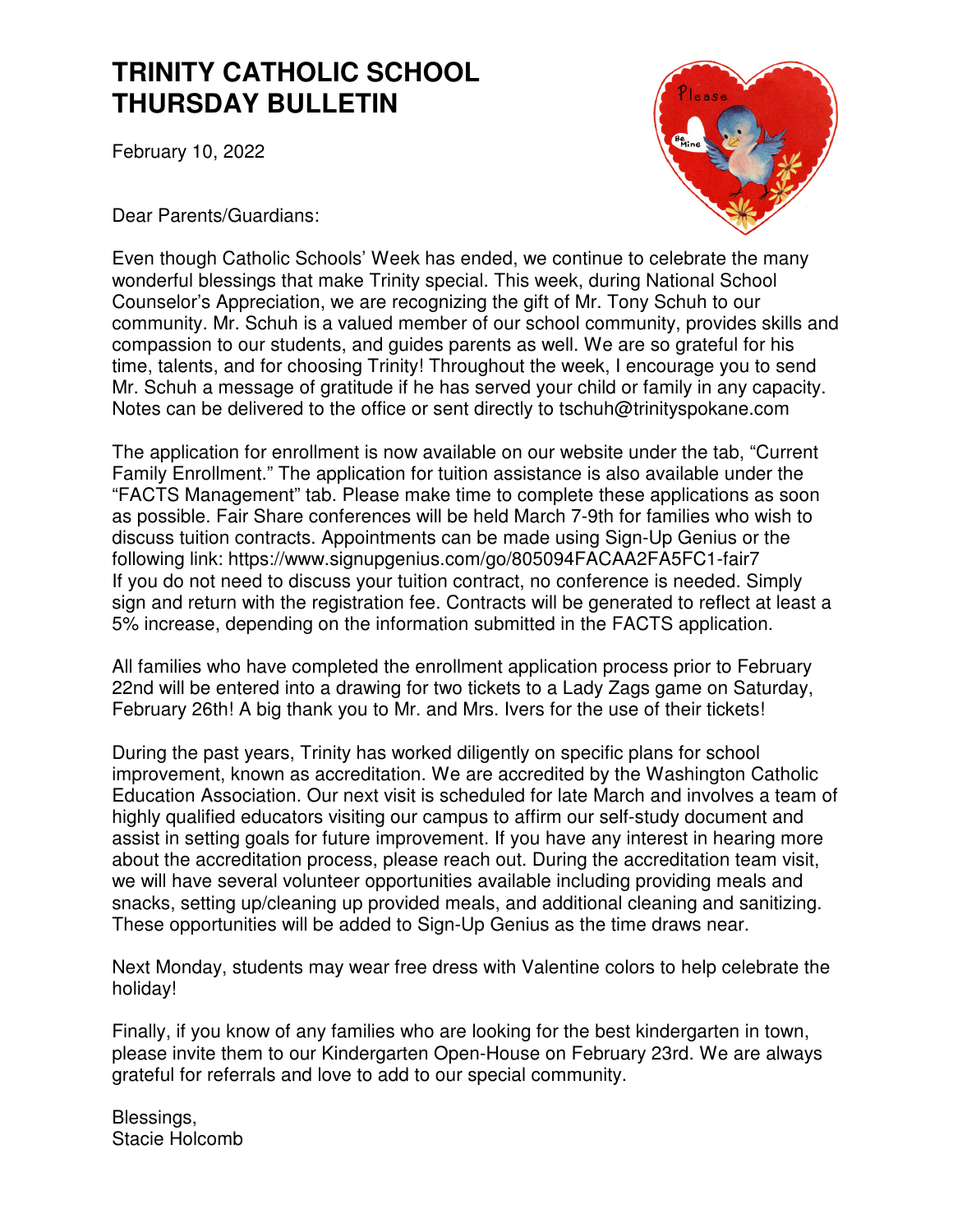

# **RE-ENROLLMENT APPLICATION**

There are two ways to access and submit this application:

Login to your Sycamore account. Click on MY SCHOOL, click on ENROLLMENT, click on ONLINE PORTAL.

**or** and the contract of the contract of the contract of the contract of the contract of the contract of the contract of the contract of the contract of the contract of the contract of the contract of the contract of the c

Go to our website, trinityspokane.org. Click on CURRENT FAMILY ENROLLMENT.

## **FINANCIAL AID / TUITION ASSISTANCE**

To apply for tuition assistance:

Go to our website, trinityspokane.org. Click on FACTS MANAGEMENT, click on PARENTS, click on FINANCIAL AID

#### **VALENTINES DAY**

Free dress day. Wear Valentine colors (red, pink, white...)

#### **PRESIDENTS DAY**

Both the school and Educare will be closed in observance of Presidents Day on Monday, **February 21**.

#### **KINDERGARTEN OPEN HOUSE**

We will be having a Kindergarten Open House of Wednesday, **February 23**, from 3:15 - 5:00 p.m. Please share this information with friends and family who are looking to enroll a Kindergartner for the 2022 - 2023 school year.

#### **ARE YOU FOLLOWING OUR SOCIAL MEDIA ACCOUNTS?**

Instagram: @trinitycatholic18

**Facebook: Trinity Catholic School and** Educare

### **MORE FREE COVID TESTS**

Washington State Department of Health is providing 5 free covid quick tests per address:

https://sayyescovidhometest.org/

### **GIRL SCOUTS PARENT INFORMATION NIGHT**

If your daughter is interested in joining Girl Scouts, there are several upcoming